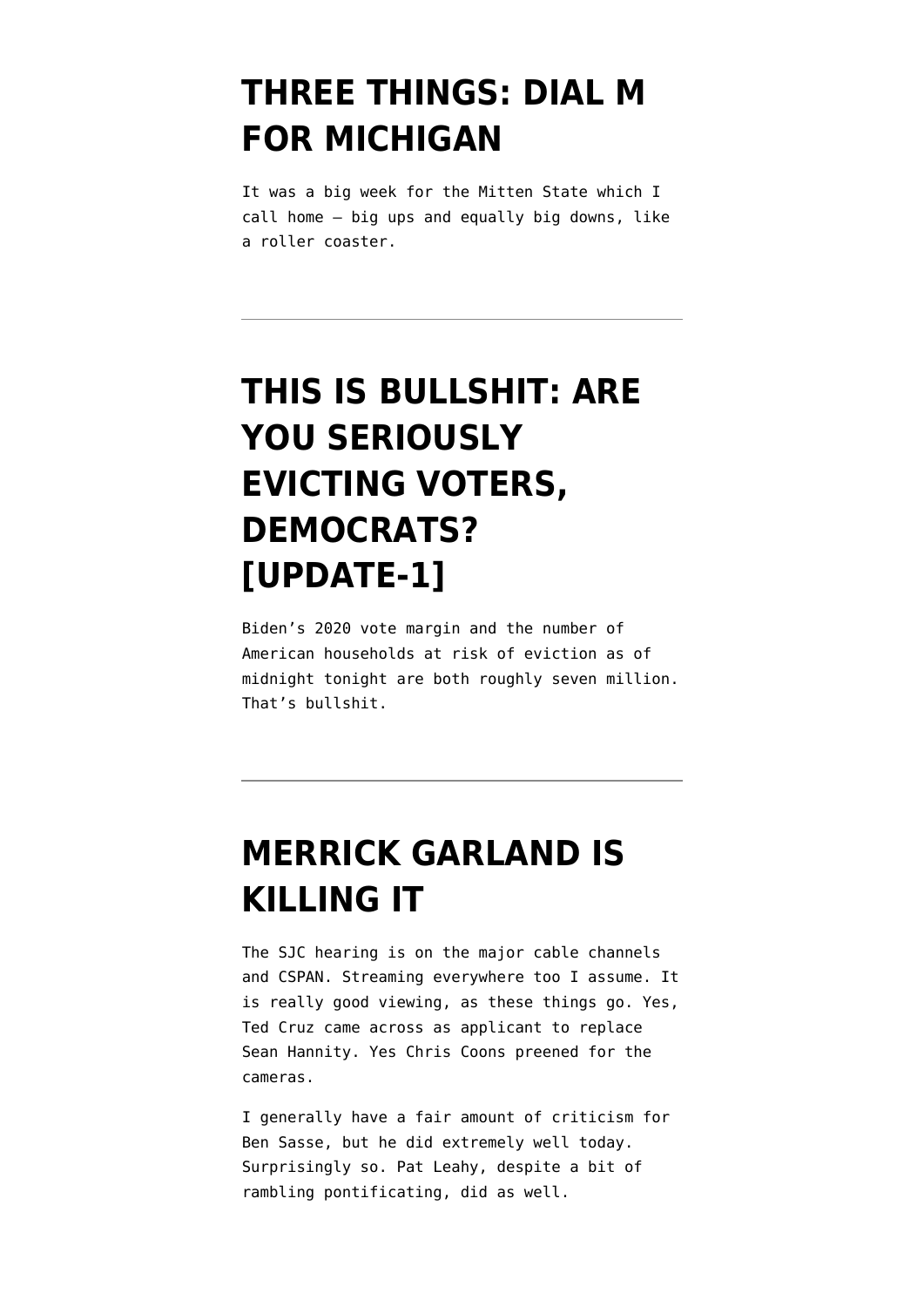I would love to have a cross-examiner with a killer instinct like Katie Porter in the SJC.

Bottom line is that Merrick Garland is absolutely slaying this hearing.

#### **[TRUMP IMPEACHMENT II](https://www.emptywheel.net/2021/02/09/trump-impeachment-ii-the-beginning/) [– THE BEGINNING](https://www.emptywheel.net/2021/02/09/trump-impeachment-ii-the-beginning/)**

Trump impeachment II is upon us. Here are a few things:

# **[WHERE'S THE ANGER?](https://www.emptywheel.net/2021/01/16/wheres-the-anger-where-are-the-consequences/) [WHERE ARE THE](https://www.emptywheel.net/2021/01/16/wheres-the-anger-where-are-the-consequences/) [CONSEQUENCES?](https://www.emptywheel.net/2021/01/16/wheres-the-anger-where-are-the-consequences/)**

Why aren't our Legislators acting forcefully against the Insurrection Party?

### **[THREE THINGS: GOOD,](https://www.emptywheel.net/2021/01/14/three-things-good-better-best-news/) [BETTER, BEST NEWS](https://www.emptywheel.net/2021/01/14/three-things-good-better-best-news/)**

Let's take a moment and catch our breath with this change of pace.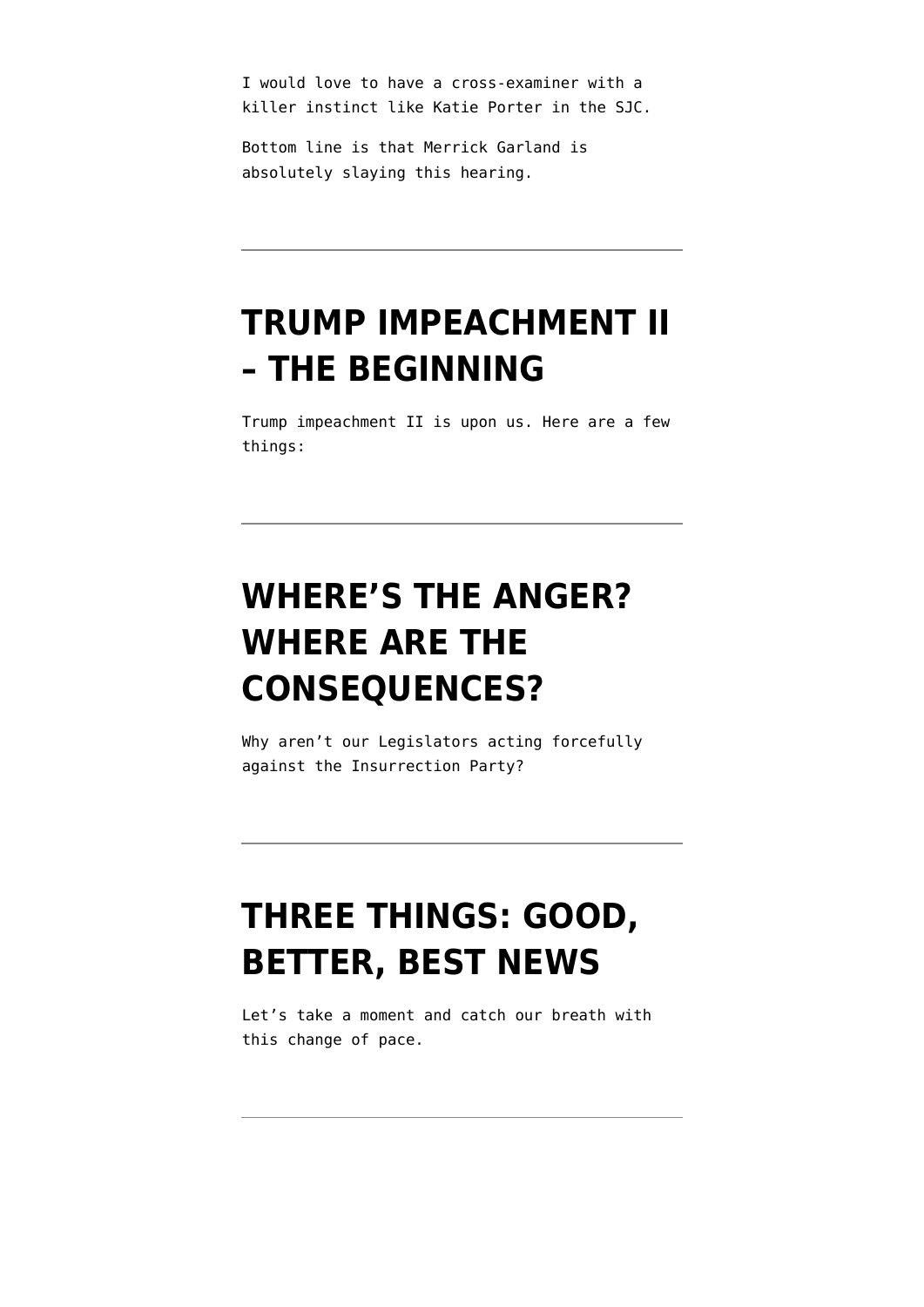# **[SEMI-OPEN THREAD:](https://www.emptywheel.net/2020/08/11/semi-open-thread-bidens-vice-president-will-be/) [BIDEN'S VICE](https://www.emptywheel.net/2020/08/11/semi-open-thread-bidens-vice-president-will-be/) [PRESIDENT WILL BE…](https://www.emptywheel.net/2020/08/11/semi-open-thread-bidens-vice-president-will-be/) [\[UPDATE-4\]](https://www.emptywheel.net/2020/08/11/semi-open-thread-bidens-vice-president-will-be/)**

It's that time – the VP announcement has been made. Bring your comments about the Democratic Party's VP nominee here in this thread alone though other topics are welcome.

## **[IS THE TIME OF KEISHA](https://www.emptywheel.net/2020/05/30/is-the-time-of-keisha-lance-bottoms-now/) [LANCE BOTTOMS NOW?](https://www.emptywheel.net/2020/05/30/is-the-time-of-keisha-lance-bottoms-now/)**

Of all the Democrats on a national platform over the last few days, including Joe Biden, who has not been bad at all, Keisha Lance Bottoms stands above.

# **[SUPPORT AND ELECT](https://www.emptywheel.net/2020/03/28/support-and-elect-moe-davis-for-congress/) [MOE DAVIS FOR](https://www.emptywheel.net/2020/03/28/support-and-elect-moe-davis-for-congress/) [CONGRESS](https://www.emptywheel.net/2020/03/28/support-and-elect-moe-davis-for-congress/)**

It is always the right time to do the right thing. The right thing is Moe Davis for Congress in NC-11. The time is now. Support and vote.